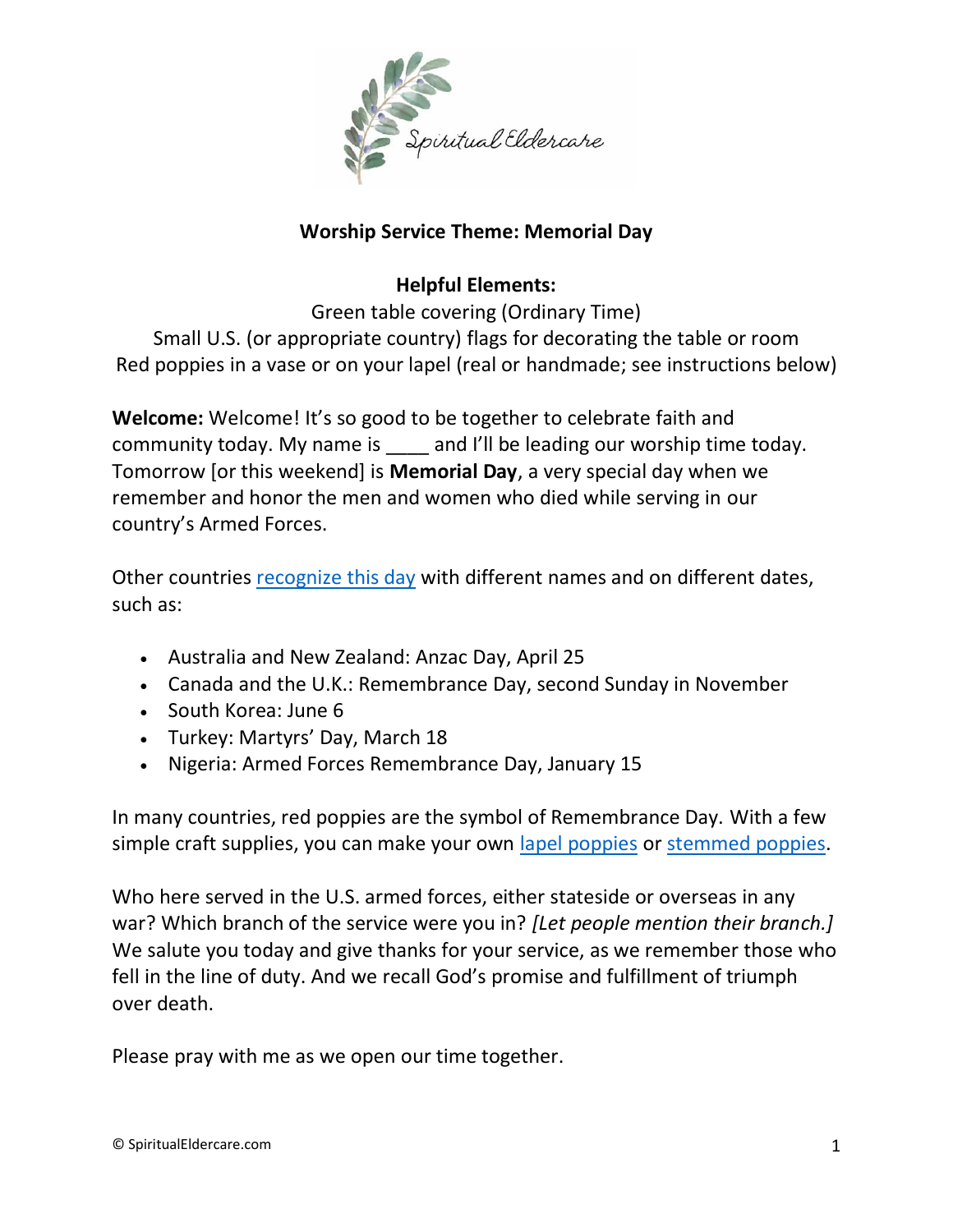**Opening Prayer:** Great and loving God, we ask your Holy Spirit to bless our time together and to refresh us with your presence. In the midst of a world full of trouble and strife, we thank you for watching over us, guiding us, and as we confess our sins, for forgiving us. Enable us to enter your presence today joyfully and reverently, and let us depart with the assurance that our sins are forgiven. Fill us, O God, with the peace that passes all understanding. Amen.

# **Opening Hymn: Doxology, p. 1**

**Statement of Faith, p. 2:** Let us affirm our statement of faith by reciting "The Lord is My Shepherd" together:

The Lord is my shepherd; I shall not want.

**<sup>2</sup>**He maketh me to lie down in green pastures: he leadeth me beside the still waters.

<sup>3</sup> He restoreth my soul: he leadeth me in the paths of righteousness for his name's sake.

**<sup>4</sup>** Yea, though I walk through the valley of the shadow of death, I will fear no evil: for thou art with me; thy rod and thy staff they comfort me.

**<sup>5</sup>** Thou preparest a table before me in the presence of mine enemies: thou anointest my head with oil; my cup runneth over.

**6** Surely goodness and mercy shall follow me all the days of my life: and I shall dwell in the house of the Lord forever.

## **Hymns:**

# **We Gather Together, p. 3 For the Beauty of the Earth, p. 4 Joyful, Joyful, p. 5**

## First reading: A History of U.S. Memorial Day<sup>1</sup> [note: for other countries, research *and insert the applicable history here]*

Originally known as Decoration Day, Memorial Day in the United States started in the years following the Civil War, which ended in the spring of 1865. The Civil War claimed more lives than any conflict in U.S. history and required the establishment of the country's first national cemeteries. By the late 1860s, Americans in various towns and cities began holding springtime tributes to these countless fallen soldiers, decorating their graves with flowers and reciting prayers.

<sup>1</sup> adapted from http://www.history.com/topics/holidays/memorial-day-history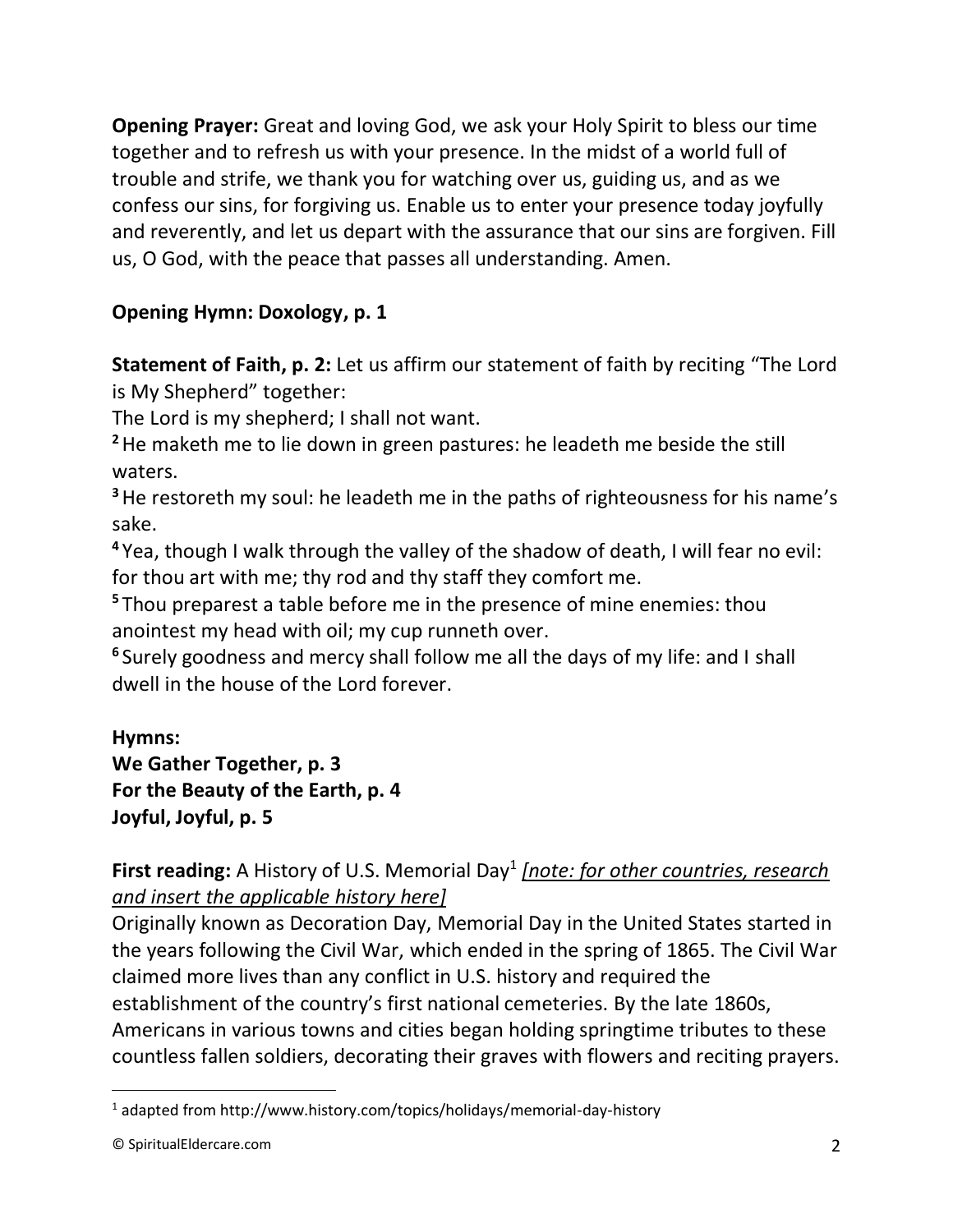On May 5, 1868, a Northern Civil War general called for a nationwide day of remembrance in late May "designated for the purpose of decorating the graves of comrades who died in defense of their country." He called it Decoration Day.

Decoration Day gradually became known as Memorial Day and evolved to honor American military personnel who died in all wars. Memorial Day became an official federal holiday in 1971.

Memorial Day recognizes sacrifice for love, which is at the heart of the Christian faith. As Jesus said just before his death (John 15): "Greater love has no one than this, that a person lays down his life for his friends."

**Hymns: Jesus Loves Me, p. 6 Oh, How I love Jesus, p. 7 Holy, Holy, Holy, p. 8**

**Second reading:** From the Old Testament book of Job (pronounced *Jobe*) (19:25): For I know that my Redeemer lives, and He shall stand at last on the earth; and after my skin is destroyed, this I know, that in my flesh I shall see God, whom I shall see for myself, and my eyes shall behold, and not another. How my heart yearns within me!

This is the word of the Lord; thanks be to God.

#### **Hymns:**

**His Eye is on the Sparrow, p. 9 Leaning on the Everlasting Arms, p. 10**

**Interactive Homily:** Let's pause our singing for a moment and reflect a little more on the meaning of sacrifice.

- What does it mean to sacrifice?
	- o Give up something
- What would make a person do that? Why would you give up something for something else?
	- o You're willing to pay a price for something *more valuable or worthy* than what you have to give.
	- o Who here loves American baseball? In baseball, what's a sacrifice hit or bunt?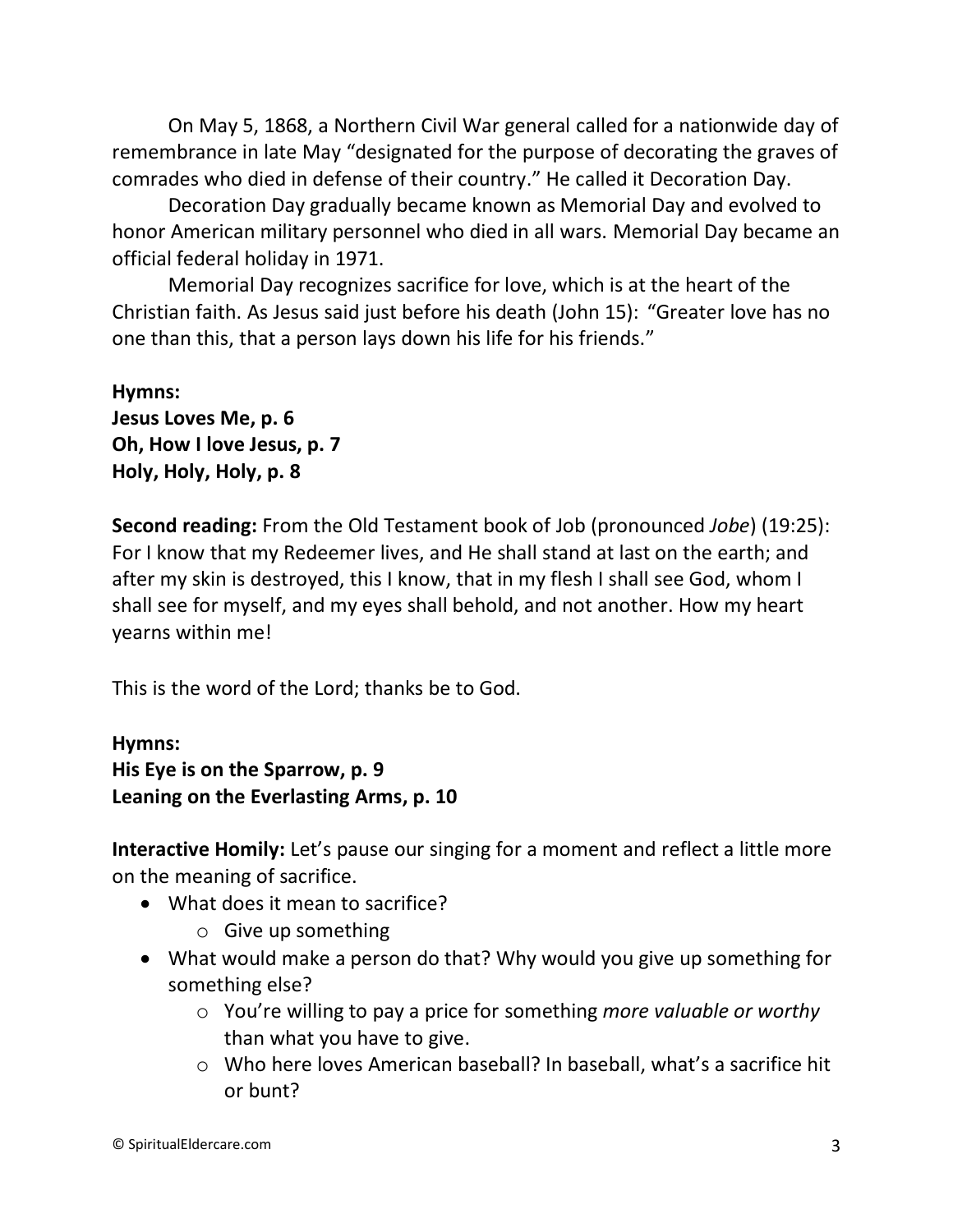- a bunted ball that puts the batter out but allows the batter's teammate on base to advance.
- With sacrifice, there's a tradeoff: something is willingly given up to purchase or gain something more valuable.
	- o When we consider the sacrifice that men and women made as part of their service in the Armed Forces, what does that mean? What did those men and women sacrifice?
		- their lives, health, time with family, other careers
	- o *Why* did these men and women sacrifice these good and valuable things? What did they consider more worthy or valuable than even their lives?
		- freedom, democracy, safeguarding one's country's values
- Where do we see this notion of sacrifice in the Bible?
	- $\circ$  John 3:16: "For God so loved the world, that God gave (that is, sacrificed) his only Son, that whoever believes in him might not perish but have eternal life."
	- o What did God determine as so valuable that he was willing to sacrifice his son?
		- US! For God SO LOVED us.... to build a bridge between us, faulty people, and himself, holy and pure.
- "The message for Remembrance Day [Memorial Day] is the message that lies at the core of our faith: that death is not the end, because Jesus has defeated death"<sup>2</sup> with his sacrifice on the cross.

… Let's take a moment to silently pray and reflect on the meaning of sacrifice.

**(Silent Prayer)** … Lord, hear our prayers. Now let us pray the Lord's prayer together:

**Lord's Prayer:** Our Father, who art in heaven, hallowed be thy name. Thy kingdom come, thy will be done, on earth as it is in heaven. Give us this day our daily bread, and forgive us our trespasses, as we forgive those who trespass against us. And lead us not into temptation, but deliver us from evil. For thine is the kingdom, the power, and the glory forever, Amen.

## **Hymns:**

<sup>2</sup> http://www.faithandworship.com/Sermons/remembrance.htm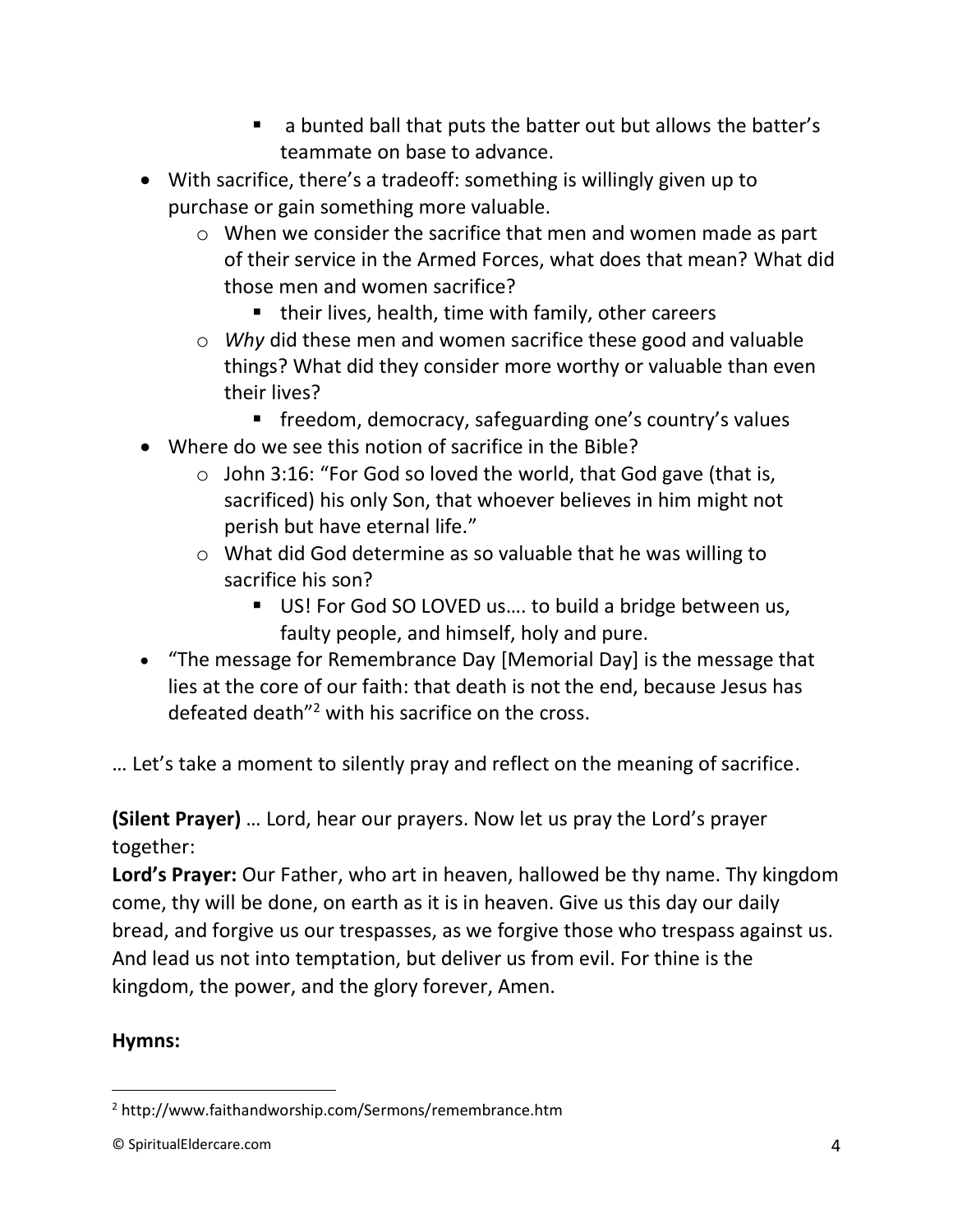**He's Got the Whole World, p. 12 In the Garden, p. 13 Standing on the Promises, p. 14**

**Third Reading:** "In Flanders Fields"

This poem was written during World War I in 1915 by Canadian doctor John McCrae to honor a fellow soldier's death in the Belgian area known as Flanders. Inspired by this poem, American professor Moina Michael came up with the idea to wear red poppies on Memorial Day. Here's the original poem, "In Flanders Fields":

In Flanders fields the poppies blow Between the crosses, row on row, That mark our place; and in the sky The larks, still bravely singing, fly Scarce heard amid the guns below.

We are the Dead. Short days ago We lived, felt dawn, saw sunset glow, Loved and were loved, and now we lie In Flanders fields.

Take up our quarrel with the foe: To you from failing hands we throw The torch; be yours to hold it high. If ye break faith with us who die We shall not sleep, though poppies grow In Flanders fields.

**Hymns: It is Well with My Soul, p. 15 Amazing Grace, p. 16**

**Fourth Reading:** This is the well-known and beautiful Prayer of St. Francis: Lord, make me an instrument of your peace: where there is hatred, let me sow love; where there is injury, pardon;